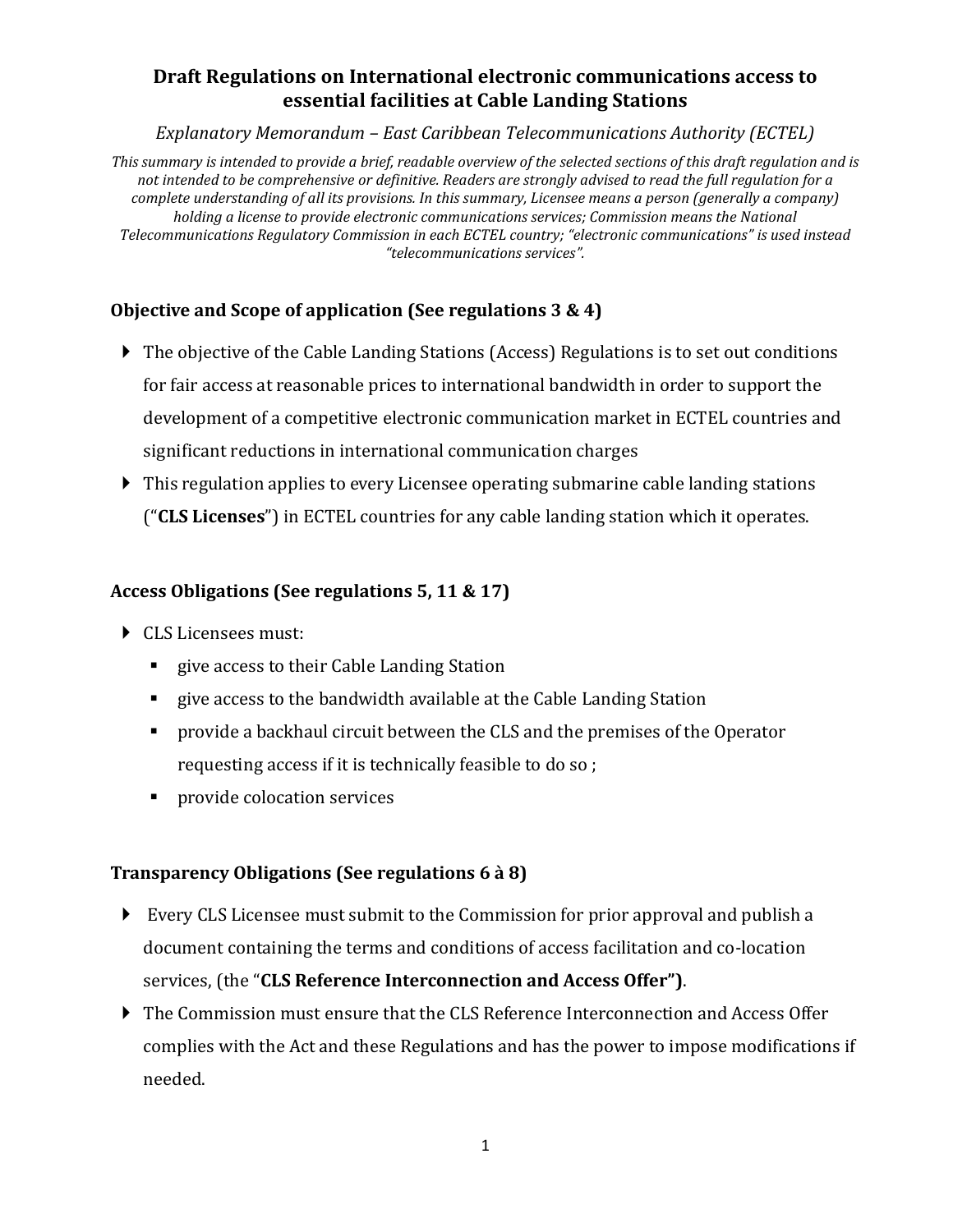CLS Licensees must publish the CLS Reference Interconnection and Access Offer on their website and make available printed copies if requested by operators requesting access.

## **Cable Landing Station Agreements (See PART 3, regulations 9 to 16)**

- Regulations 9 and 10 specify under what conditions and deadlines an operator seeking access shall make its demand and receive an answer from the CLS Licensee. The CLS Licensee must substantiate and communicate in writing to the applicant and the Commission any refusal to provide access.
- The Access (facilitation) Agreement must be submitted to the Commission for its prior approval before it can enter into force. The Commission may require modifications if needed.

## **Provision of Backhaul Circuit (See regulation 11)**

- The CLS Licensee requested to provide access to international submarine cable capacity and to cable landing station facilities must also provide a backhaul circuit (i.e. a leased line) between the CLS and a requesting operator's premises if it is technically feasible to do so.
- If the operator seeking for access has arranged the provision of backhaul circuit by another service provider, the CLS Operator shall facilitate the interconnection at the Cable Landing Station between the operator seeking for access and the other provider.

## **Guarantees of Service Quality Levels (See regulation 14)**

- The CLS Reference Interconnection and Access Offer of each CLS Licensee must contain: conditions regarding standard quality of services that are provided and enhanced quality of other service options; and reasonable response times to requests for supply of services and resources.
- The access agreement to be concluded must include level of commitment, associated service incentive mechanisms and compliance; and penalties in case of default.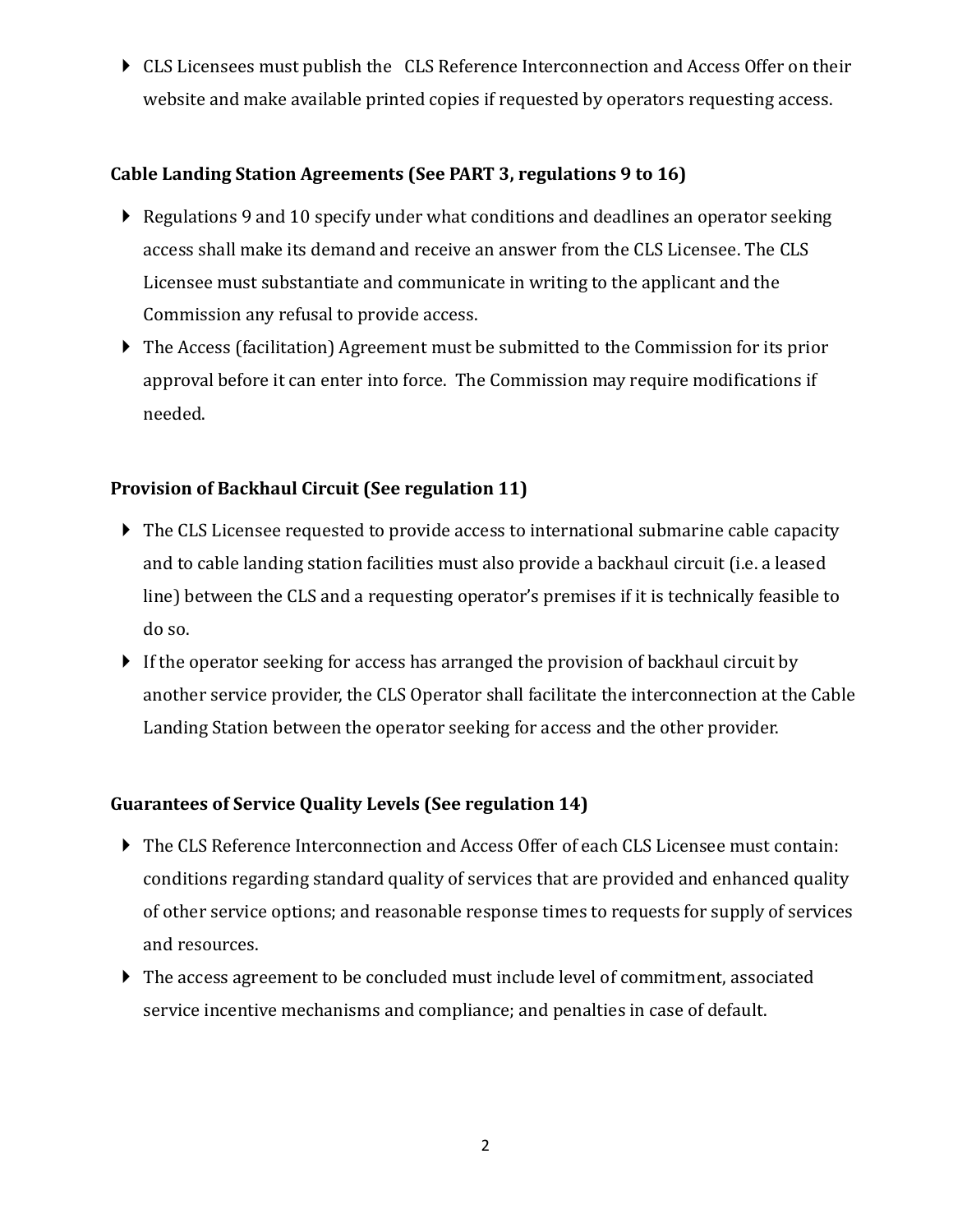# **Increase in Capacity and Requirement Termination or Discontinuance of Access (See regulations 15 & 16)**

- Regulation 15 provides that the CLS licensee shall, subject to technical feasibility, facilitate the provision of additional capacity upon the request of an operator already benefiting of capacity at its Cable Landing Station.
- Regulation 16 specifies the conditions under which the CLS Licensee can terminate the access facilitation agreement

# **Colocation (See Part 4 - Regulations 17 to 22)**

- Regulation 17 provides that every operator who makes an application to access international submarine cable capacity on a submarine cable system may make, simultaneously, another application to the CLS Licensee for co-location at the CLS.
- A refusal of the requested co-location by the CLS Licensee must be duly substantiated and communicated in writing to the applicant and the Commission within the same period of ten days of receipt of the application.
- The co-location agreement must be submitted to the Commission for its prior approval before entering in force and the Commission is entitled to require modifications if need be.
- If the CLS Licensee is unable to offer, due to space limitations or any other valid reason, the physical co-location requested it shall take reasonable measures to give an option of virtual co-location to the operator seeking for access (See regulation 18).
- In any case, the operator benefiting from access must have the right to access the equipment co-located at the CLS or at a virtual co-location point (See regulation 20).
- Regulation 22 specifies the conditions under which the CLS Licensee can terminate the colocation agreement, in particular:
	- The CLS Licensee shall provide a minimum period for co-location
	- The Commission must ensure that the minimum period of commitment is not less than three years and the co-location offer can be extended beyond the initial period.